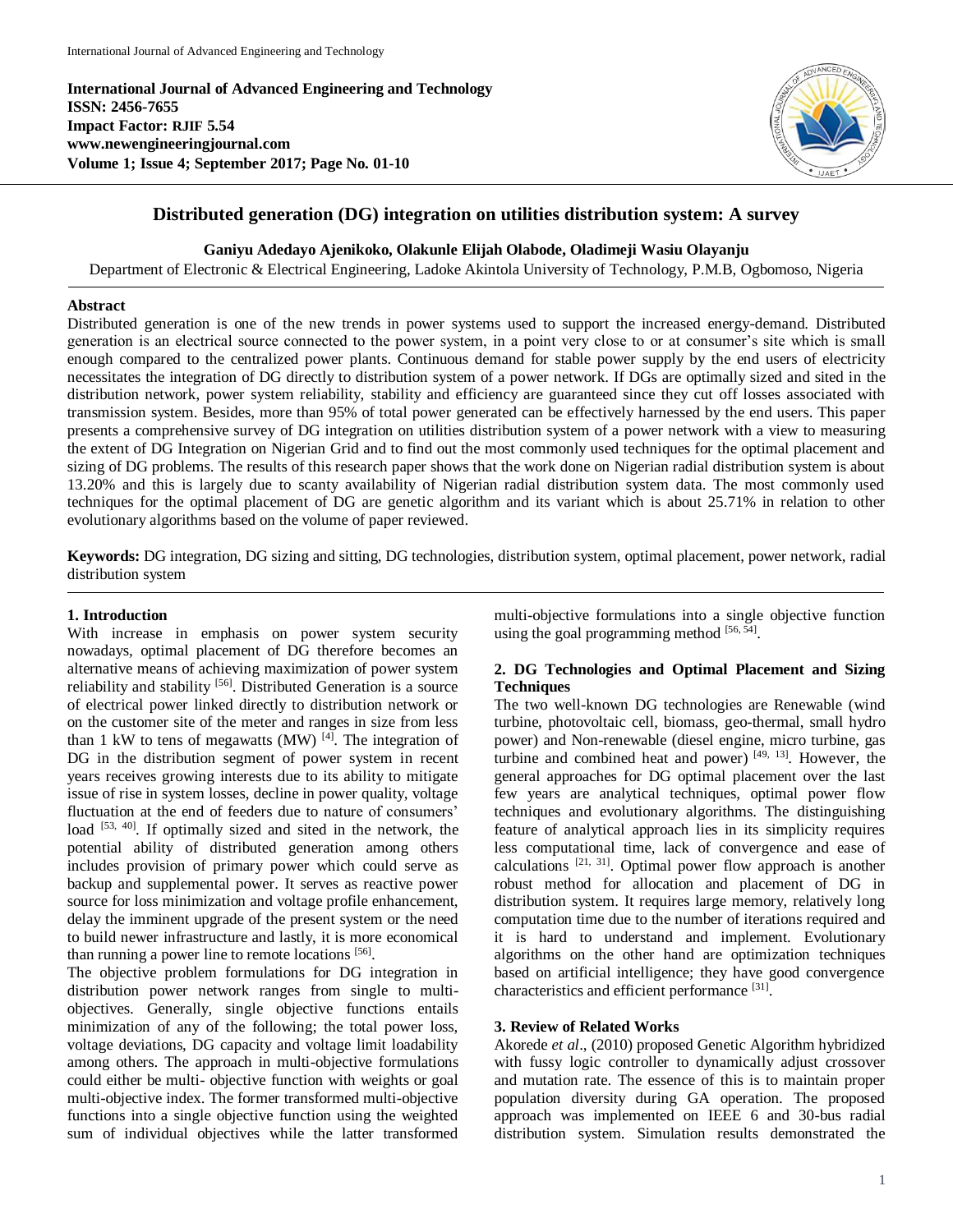robustness and accuracy of approach over the conventional GA techniques [6].

Hejazi *et al.,* (2010) presented application of Differential Evolution Algorithm (DEA) for a techno-economical multiobjective allocation for distributed generation. The optimal location, size and power factor of multiple DGs were determined so as to minimize the effect of probable faults on DG operation. The work demonstrated the effect of different assumptions in respect of DG price and technical aspects. The work concluded that considering the difference of energy purchase price significantly decreases the amount of DG installed compared to solely considering the technical issues [16] .

Yammani *et al.*, (2011) used shuffled frog leaping algorithm for optimizing cost and optimal placement of DG with the aid of a simple vector based load flow technique. It was implemented on 38 bus radial distribution systems to reduce the real power losses and cost of the DG. The weighting factor was optimized which balanced the cost and the loss factors. The proposed approach outperformed other methods in terms of the quality of solution and computational efficiency [65].

Hidayatullah and Kalam (2011) discussed the impacts of distributed generation on Smart Grid technology, the work identified and determined whether the system remains stable or not after installing distributed generation into Smart Grid systems. To achieve this, the primary stability parameters of the system such as power angle, frequency and voltage were computed. The simulation result shows that the static var compensator (SVC) reduced system losses appreciably grid [17] .

Ariyo and Omoigui (2012) carried out investigation of Nigerian 330 kV electrical network with distributed generation penetration. In the work, the Nigerian 330 kV electrical network was expended by incorporating wind, solar and small-hydro sources, the expected maximum currents was determined using Short-circuit analysis while the best economical operation for the proposed network was determined using transients stability and modal analyses on Nigerian 330kV 37 bus system with the aid of DIgSILENT version  $14.1^{[8]}$ .

Ariyo *et al.,*(2012) presented the transient stability analysis of the Nigerian Power Grid with the addition of DG at various levels of penetration. A transient fault was introduced at a particular bus based on load flow analysis and its effect on generator rotor angle and system frequency was determined at various levels of penetration. PV-curves were obtained to evaluate system voltage stability. Fuzzy Inference System, an artificial intelligent optimization technique was used to find the optimum location for DG added to the existing grid. The work concluded that for the Nigerian grid; a DG penetration level of 10% is the optimum. `There is no universal optimum penetration level that can be applied to any power network and lastly, the optimum level of DG penetration is actually a function of the power grid in consideration [9]

Galina *et al.,* (2012) described distributed generation concepts, applications and inherent challenges. Benefits and challenges are discussed and analyzed on a number of real life examples. Special considerations were given on ensuring security and dependability, as well as on protection, parameterization and coordination<sup>[14]</sup>.

Shrivastava *et al.,(*2012) presented an overview, general backgrounds of research and development in the field of different solution methods for optimal placement of DG. The reviewed methods included analytical technique, optimal power flow methods (OPF) and evolutionary computational methods. Fifty-six papers were reviewed and logically presented on the basis of method of DG optimal placement. In all, it is clearly concluded that from the existing literature, there were different solution methods for finding optimal location and sizes of DG<sup>[56]</sup>.

Mahesh, Nallagownden and Elamvazuthi (2012) gave an overview of methods of DG placement in radial distribution systems. Thirty-two literatures were reviewed, from the reviewed literatures; artificial intelligence techniques had the highest number of usage as compared to analytical and numerical methods. Lastly, the work raised the challenges and research issues that surrounded DG incorporation in a radial distribution system. DG incorporation causes the direction of power flow radial distribution system to become bidirectional and the main drawback raised in the work peculiar to renewable DG was uncertainty in its generation due to its prime sources, which ultimately affects the power quality [30].

Roy, Pota and Anwar (2012) proposed (DG) placement methodology based on reactive power loadability. The approach was implemented on distribution test system of Kumamoto area in Japan. The research investigated the sensitivity of the location of renewable energy based DG on voltage profile and stability of the system after which, a suitable location was identified for wind and solar installation separately in a bid to enhancing the stability margin of the system. The analysis showed that the proposed approach reduced the power loss of the system coupled with reduction in the size of compensating devices [50]

Gopiya, Khatod and Sharma (2012) discussed an overview of DG technologies, available capacity and their merits and demerits. The state-of-art-of literature on operational (network reconfiguration in the presence of DG) and planning (optimal sizing and sitting of DG, distribution system expansion planning with DG, and the DG-Capacitor placement) aspects in the presence of DG on the distribution networks were reviewed and presented. The work concluded that for complex problems hybrid of two or more approaches and artificial intelligent search techniques were suited compared to analytical approach [15]

MOHD (2013) used Particle Swarm Optimization (PSO) method on several cases. Without DG installed, varying number of particles such as 10, 30 and 50 were used to find the most optimal sizing and location of DG in distribution network. The proposed approach was tested on the standard IEEE-69 bus distribution network using MATLAB R2012a software. The results showed that the most optimized number of DG installed on distribution network was three DG with number of particle N=30, with this the power losses of the system decreased and voltage profile improved remarkably compared to other cases [35].

Oshevire, Oladimeji and Onohaebi (2013) examined the prospects and possible applications of Smart Grid Technology to the Nigeria Power System. The study showed that incorporation of different sources of DG on the smart grid system will make the present network more efficient and reliable [41].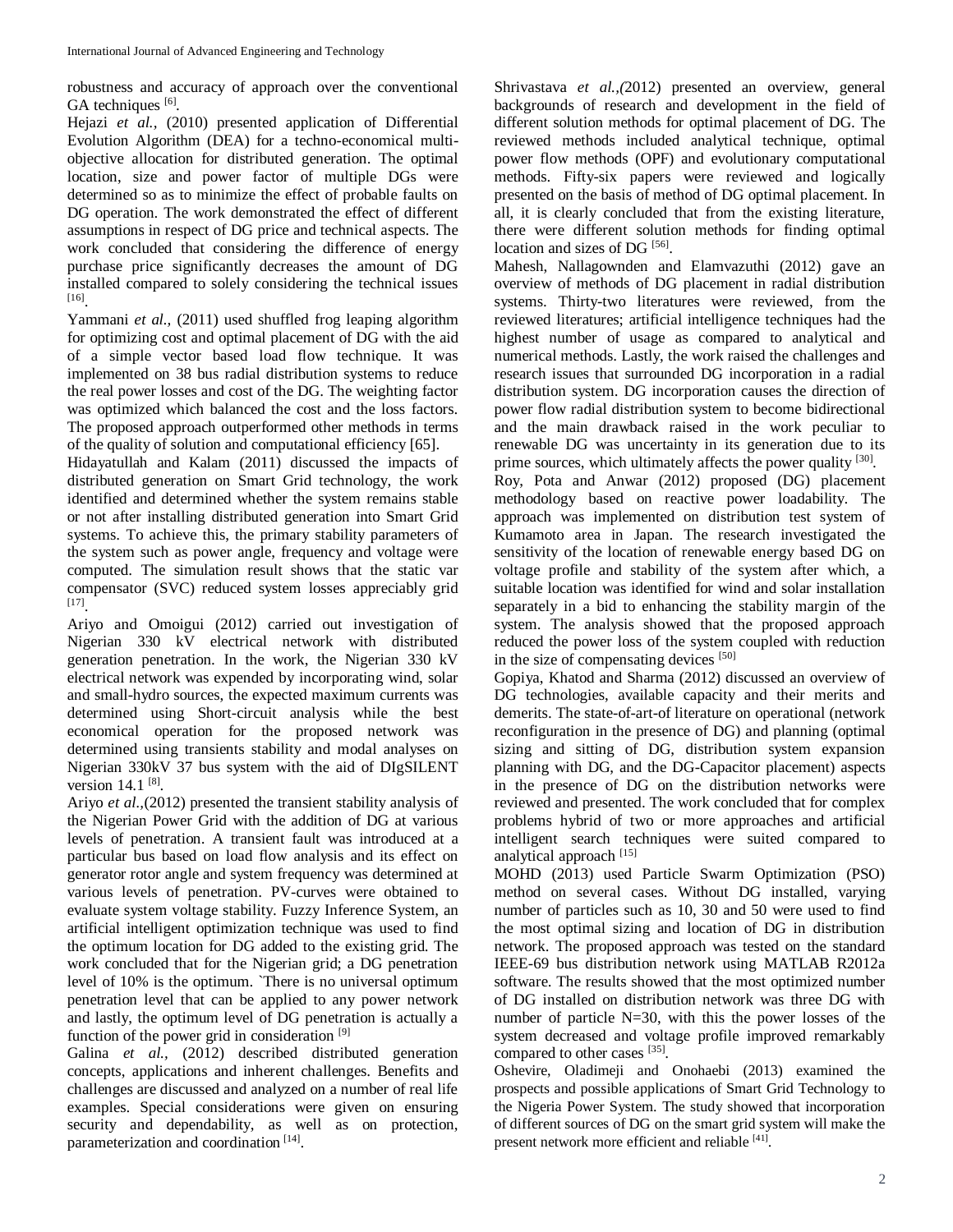Shilpa, Ganga and Aashish (2013) presented an analytical approach based on Two Port Transmission Equations for Multiple Distributed Generators (DG) allocation in Distribution Systems for any input load conditions. The proposed approach was tested on IEEE 33-bus radial distribution system. Voltage Stability Index was used to determine the limit of number of the DG units which can be installed in the available capacity of the system. The result of the analysis showed that the proposed method requires less computational equations; gave greater accuracy as verified by the exhaustive load flow and improved analytical (IA) method and it was concluded that the approach was well suited for an on-line execution in an energy control center [55].

Abbagana, Bakare and Mustapha (2013) proposed Differential Evolution approach to find the optimal location and size of DG unit. The feasibility and effectiveness of the proposed approach was demonstrated on IEEE 33-bus radial distribution system using MATPOWER and MATLAB software for simulation. The simulation results revealed that the system losses reduced by 47.39 percent for the installation of one DG. The nodes violating the voltage limits reduced to 3 from 18 and the sum of square of voltage error dropped to 0.02968 from 0.1369 p.u<sup>[1]</sup>.

Linh and Dong (2013) presented artificial bee's colony algorithm (ABC) for the placement and size of DG in the radial distribution system. The proposed method was tested on standard IEEE 33 bus test system. The results proved that the ABC algorithm was simple in nature than GA and PSO so it took less computation time. The total power loss of the system reduced drastically and the voltage profile of the system improved appreciably compared to PSO and GA  $^{[28]}$ .

Manafi *et al.,*(2013) used PSO and improved direct evolutionary algorithms for optimum placement of DG in radial distribution systems. These approaches were used to minimize distribution system real power losses by the least possible injected power from distributed generations. To assess different PSO and DE algorithm capabilities, simulations were carried out on two IEEE 33-bus and 69-bus standard RDS. Lastly, the authors of the work believed that a combination of PSO and DE techniques for DG placement problem yielded greater success in terms of system loss minimization<sup>[33]</sup>.

Vukobratović, Nikolovski and Marić (2013) presented a solution for optimal DG placement by selecting the right terminal and power of DG using hybrid of Genetic Algorithm (GA) and Artificial Neural Network (ANN). The method was tested on a part of Croatian distribution network. The results of hybridized approach were compared with the analytical approach. A wide margin was observed in voltage profile improvement and active power losses reduction and this confirmed the usefulness of the combination of the ANN and the GA for providing fast and accurate optimization solutions in RDS [64].

Sneha *et al.,* (2014) proposed optimal placement of different types of DGs unit using PSO and DE. The optimal locations and size of the DG's were determined by minimizing the power distribution losses. The authors proposed different types of DGs supplying real and reactive power at different buses on 33-bus RDS. The results of PSO and DE technique were compared with the analytical approach. PSO approach

not only reduces the line losses but also minimized the sizes of DGs with satisfaction of the permissible voltage limits than the analytical methods [59].

Oyedepo, Agbetuji and Odunfa (2014) presented a systematical reviews and analyses of transmission grid extension using solar and wind energy sources as DG. They also presented an overview of implications, effect and mitigation measures of DG integration as a tool for grid extension. Their work identified major challenges with the use of Solar and Wind as their output was uncontrollable just like other conventional generation sources unlike gas power plant whose output is controllable as occasion demands [43].

Vincent and Yusuf (2014) proposed a smart grid model for the Nigerian power sector with DG integration. The work suggested integration of small-Hydropower, Wind, Solar Radiation and Biomass (Fuel Wood, Animal Waste and Crop Residue) into the existing national grid as a mean of ensuring constant power supply to the end users. The author concluded that integration of renewable energy into the national grid is one of the most important areas for infrastructure upgrades [63] Khosravi, Legha and Mirzaei (2014) proposed a population based Genetic Algorithm (GA) to solve DG placement problem and quantifying the total line loss reduction in distribution system. Simulations were carried out on power network of Kerman Province, Iran. The simulation results showed that the inclusion of DG, marginally reduced the losses in a distribution system [23].

Shareef and Kumar (2014) presented an overview of the state of the art models and methods applied to the optimal placement of distributed generators (OPDG), analyzing and classifying current and future research trends in this field. The solution methodologies found in the reviewed papers for OPDG problems were analytical, numerical and heuristic methods. However, GA and various practical heuristics algorithms were found to be commonly used in the 63 papers reviewed<sup>[54]</sup>.

Akorede *et al* (2014) proposed a model based on Fuzzy Genetic Algorithm to determine the optimal capacity and location of DG unit in a radial distribution network. Fuzzy controller was to adjust the crossover and mutation rates dynamically so as to maintain the proper population diversity during GA operation. With this premature convergence problem of the simple GA was overcome. A multi-objective function was formulated which included maximization of cost savings arising from energy loss, minimization of voltage drops across all lines, and maximization of the transfer capability of the system. The proposed model was tested on 30, 33 and 69-bus RDS. The results of the analysis showed high computational efficiency and faster computation time when compared to ordinary GA<sup>[5]</sup>

Musau (2014) proposed a hybrid evolutionary algorithm based on the combination of bacterial foraging and direct evolutionary algorithms called hybrid bacterial foraging direct evolutionary (HBFDE) to obtain the optimal configuration of radial distribution systems with the objective function of power loss. The simulation results showed the effectiveness of HBFDE algorithm. The author concluded that a stochastic approach led to a more efficient utilization of energy in the distribution systems and permitted decision makers to select the possible actions to cope with the wind uncertainty in the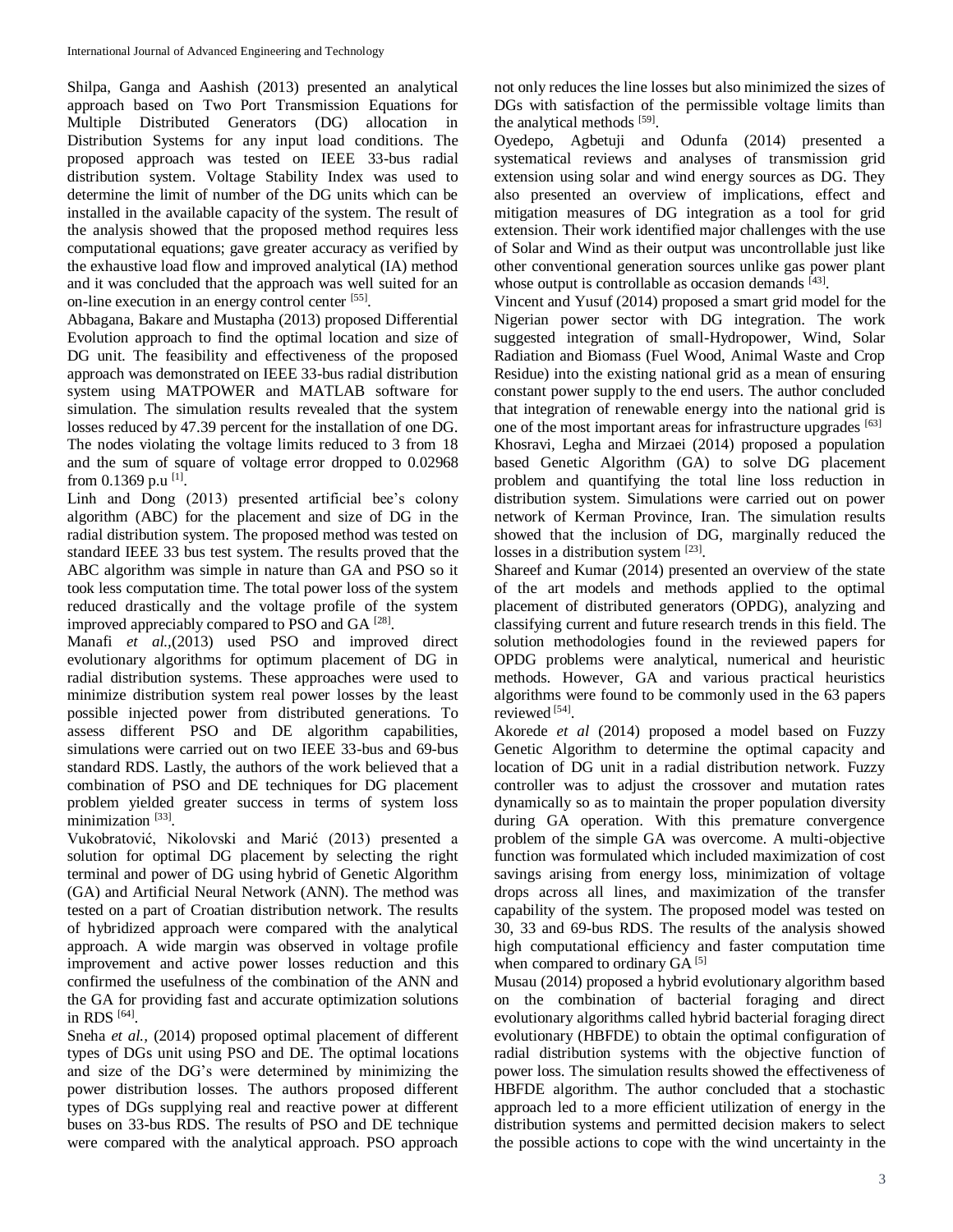### modern power system [36].

Ishak *et al.,* (2014) proposed a voltage stability index as a fast assessment tool for identifying weak buses with small active power margins in a power system. The optimum distributed generator placement and size for improving voltage stability were determined using voltage stability index and backtracking search algorithm. The optimization problem was successfully solved considering minimization of real power loss and voltage stability improvement [19].

Tang, Zhang and Huang (2014) proposed a coordinating control method of reactive power optimization in distribution power system with distributed wind energy. The problem of reactive power output/absorption of adjustable compensating capacitor and wind turbine (WT) was formulated as constrained conditions; differential evolution algorithm (DE) and integrating depth-first search were developed to effectively obtain optimal solutions. The proposed algorithm was applied to a practical test system and the results obtained showed that the proposed approach was computational efficient<sup>[62]</sup>.

Pradeepa *et al.,* (2015) used Particle swarm optimization (PSO), genetic algorithm (GA), Differential Evolution (DE) and hybrid Genetic Algorithm (GA) / Particle Swarm Optimization (PSO) to compute the optimum placement and size of DGs source in a bid to minimizing active power loss and improve voltage stability indices. A multi -objective function consisting of power loss reduction, increasing voltage stability index and load balancing was formulated and implemented with the proposed algorithms on 61 bus Hamedan radial distribution systems. The authors concluded that GA/PSO algorithm was very efficient in finding the optimal distributed generation sitting and sizing when compared to GA, PSO and DE algorithms [45].

Abbagana, Bakare and Mustapha (2015) presented Differential Evolution approach to find the optimal location and size of a Distributed Generation (DG) unit. The DG sources were added to the network to reduce the power losses and improve the voltage profile by supplying a net amount of power. The feasibility and effectiveness were demonstrated on IEEE 33 bus RDS consisting of 32 sections. The results revealed that the system losses reduced by 47.39 percent for the installation of one DG. The nodes violating the voltage limits reduced to 3 from 18 and the sum of square of voltage error dropped to 0.02968 from 0.1369p.u<sup>[2]</sup>.

Khamis et al., (2015) presented optimal load shedding scheme based on backtracking search algorithm. A multi-objective function that handled linear static voltage stability margin and amount of load curtailment was formulated. The proposed approach was tested on IEEE 33-bus RDS incorporating 4 DG units and implemented in MATLAB environment. The results of the proposed approach was compared with GA, BSA outperformed GA in terms of the set objectives [22].

Abd-rabou, Soliman and Mokhtar (2015) proposed GA techniques to find optimum location for three different types of distributed generation such as synchronous generator, wind turbine and photovoltaic cell. The proposed approach was implemented on IEEE 13 bus RDS and the simulation results obtained were compared with that of PSO, GA produced better result in term of voltage profile improvements and power loss reduction. Synchronous DG type produced the highest grid performance while lowest performance was observed with photovoltaic DG<sup>[3]</sup>.

Prabha and Jayabarathi (2015) used Invasive Weed Optimization algorithm to find optimal sizing of DG on IEEE 33 and 69 bus radial distribution system with a view to minimizing real power loss, the simulated result of the proposed approach gave good performance when compared to PSO and GA  $^{[44]}$ .

Singh and Bondriya (2015) presented an effective method based on PSO to recognize the switching operation plan for feeder reconfiguration and optimum value of DG size simultaneously. Their work aimed to reduce the real power loss, reactive power losses and enhanced bus voltage profile without violation of all the distribution constraints. The proposed approach was implemented on 33-bus RDS incorporating four distributed generation. The authors concluded based on the analysis and results of simulation that the PSO surpassed GA in term of fast computation time, lesser number of iterations, appreciable power losses reduction and the optimum value of DG sizing [58].

Mahmoudabadi, Moghadam and kazemipoor (2015) proposed a modified shuffled frog leaping algorithm (MSFLA) for allocating DGs with a view to reducing losses and improve voltage profile of power networks. A multi-objective function of Voltage Profile Improvement Index (VPII) and Line Loss Reduction Index (LLRI) was formulated and implemented on IEEE-34 bus radial distribution to compute the line losses and voltage profiles. The simulations results revealed that MSFLA techniques performed better than the shuffled frog leaping algorithm (SFLA) method  $[32]$ 

Chidanandappa, Ananthapadmanabhab and Ranjith (2015) presented the implementation of Genetic Algorithm to predict optimum reconfiguration plan for power distribution system with multiple PV generators. A multi-objective and a multiconstrained optimization approach were used for the analysis. Forward backward load flow method with time varying load condition was considered. The algorithm developed predicted the switching pattern for reconfiguration at minimum loss and minimum voltage deviation and it reduced the number of switching operations without violating the defined limit constraints<sup>[12]</sup>.

Hlaing and Swe (2015) proposed an analytical technique to determine the optimum location for Distributed Generation placement. The proposed approach was implemented on IEEE 17 bus test feeder with different sizes of DG to validate the effectiveness of the approach. The authors concluded that the average real and reactive power loss reduced after DG placement with proper sizing and the corresponding voltage profile values also improved after DG allocation with the optimal sizing [18].

Becerra, Riaño and Pisco (2015) presented a modified water cycle algorithm (WCA) to find the location and size of distributed generation (DG). A single objective function of power loss minimization was formulated and implemented on 33-node and 69-node RDS. The simulation results of the proposed method were compared with Bat Algorithm (BA), Particle Swarm Optimization (PSO) and Harmony Search Algorithm (HSA). The authors concluded that the modified WCA found the minimum power losses after locating and sizing distributed generators as compared with what was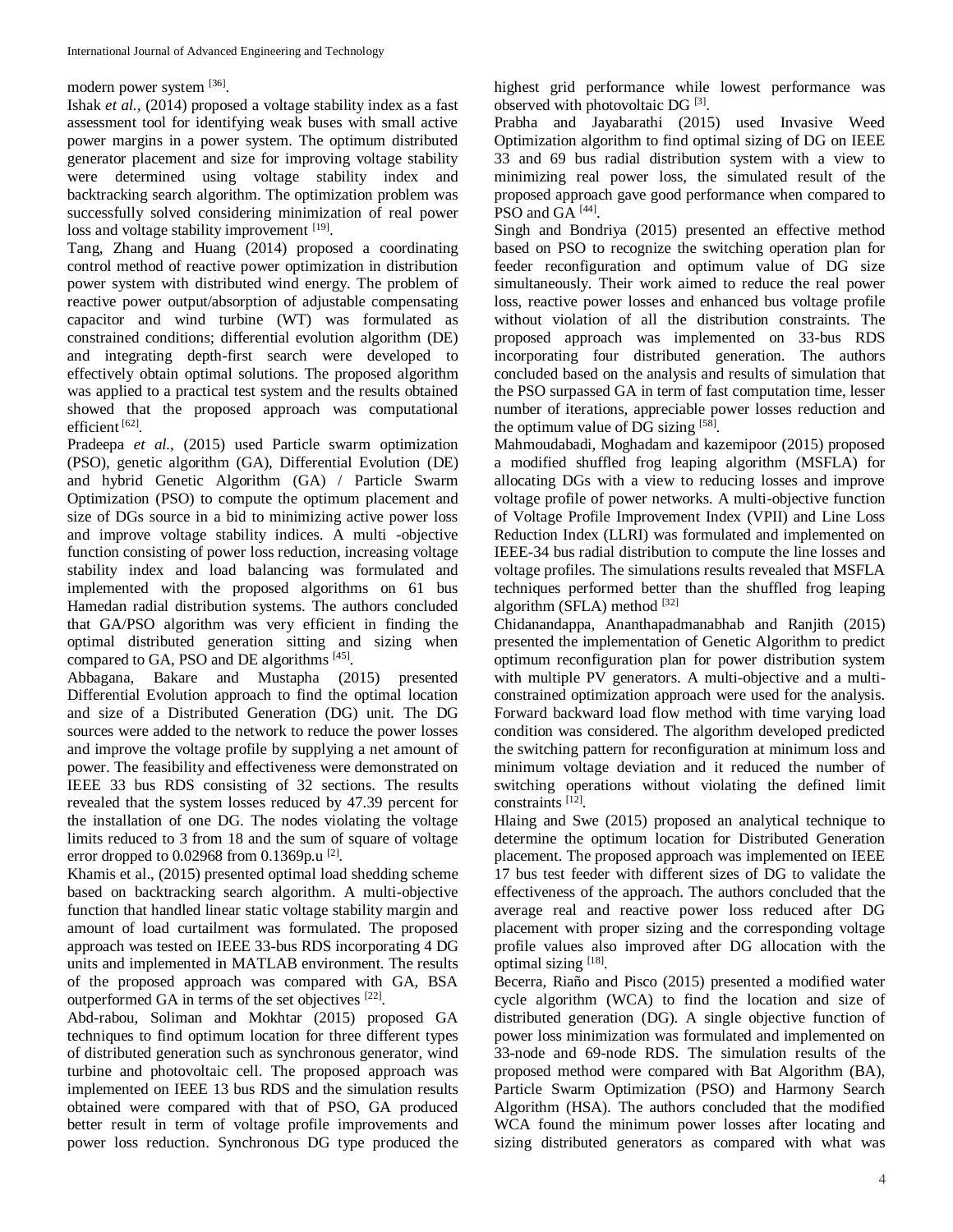obtainable with BA and HAS. The algorithm converged faster than BA, PSO and HSA for all case studies [11].

Rajaram, Kumar and Rajaskar (2015) proposed a modified plant growth algorithm incorporating DG in a bid to minimizing real power loss. A single objective function was formulated and implemented on IEEE 33 bus radial distribution system. The results of the analysis showed that the proposed approach was efficient and suitable for real time application [46].

Osman and Amen (2015) proposed non-dominated sorting genetic algorithm (NSGA-II) for solving DG allocation problem in distribution systems taking into consideration technical and economic aspects. The proposed algorithm was implemented on IEEE 69- bus system. The authors concluded that certain bus (buses) in the system may be preferable for DG applications irrespective of the considered objectives [42]. Sudabattula and Kowsalya (2016) proposed an effective technique based on the cuckoo search algorithm to determine optimal allocation of wind based distributed generators in the distribution system. A single objective function of power loss reduction for a distribution system was formulated and tested on IEEE 69 bus RDS test system. The simulation results obtained with this approach were compared with other methods for validation. The authors concluded that the approach was computationally efficient with quality solution [60] .

Sangwan and Ravi (2016) proposed Differential Evolution technique for optimal positioning and sizing of DG units on IEEE 14 bus RDS with a view to minimizing real power loss and improve system voltage profile. The simulation results of the proposed approach were compared to NSGA algorithm. DE gave better results in terms of real power loss and voltage profile enhancement [52]

Muthukumar and Jayalalitha (2016) used Hybrid Harmony Search Algorithm approach to minimize real power losses and enhanced voltage profile in RDS networks with optimal placement of DG and shunt capacitors. In their work, Artificial Bee Colony algorithm was used to overcome the premature and slow convergence of Harmony Search Algorithm. The proposed hybrid approach was tested on 33 and 119 node test systems and the results were compared with the other techniques. The simulation results revealed the efficiency of the proposed hybrid algorithm in obtaining optimal solution for simultaneous placement of distributed generators and shunt capacitors on the test systems [37].

Nawaz *et al.,* (2016) proposed an efficient algorithm for network reconfiguration associated with DG allocation to minimize real power losses and enhanced voltage profile on radial distribution networks. A modified Binary Particle Swarm Optimization algorithm, called Selective Particle Swarm Optimization algorithm (SPSO) was used. A multi objective function was formulated and implemented on IEEE 33 bus RDS at three different load levels. The results were compared with that of HSA, HCACO, MPGSA, GA and RGA. The proposed approach was found better in all cases. The authors concluded that the proposed method can be easily applied and adapted to any large scale radial distribution networks [38] .

Nweke, Ekwueand and Ejiogu (2016) presented an analytical method for the optimal sizing and placement of DG on the Nigerian power network for active power loss minimization. The effectiveness of the proposed method was tested on Nigerian 330kV, 28- bus system. The results of the simulation showed a 6.2% reduction in active power losses (i.e. from 92.7MW to 87.0MW). An appreciable voltage profile enhancement was noticed on six load buses whose voltages magnitude fell outside the statutory limit of 0.95 p.u  $\leq$  Vi  $\leq$ 1.05 p.u [39].

Reddy, Reddy and Manohar (2016) proposed Flower Pollination Algorithm for optimal placement of three types of DG units for compensating for real power loss. The approach was implemented on IEEE 15, 34 and 69- bus radial distribution system. FPA outperformed other algorithms that had been tested on the same test cases in terms of active power loss reduction and voltage profile enhancement [47].

Mohanty and Tripathy (2016) proposed teaching learning based optimization (TLBO) techniques for optimal location and sizing of DG units in a radial distribution system. Voltage stability index was formulated as the objective function. The proposed approach was simulated on IEEE 33 and 69 bus test system, the results obtained for the approach were compared with that of GA and PSO. TLBO proved superior in minimizing real power loss and enhancing voltage profile of the test case systems [34].

Liu *et al.*, (2016) proposed a new integrated planning method of the active distribution network while considering voltage control cost. Firstly, characteristics of decentralized and centralized voltage control methods were analyzed. The technical frameworks, voltage control strategies and economical models of different voltage control systems were put forward. Then, an integrated planning model with objectives to minimize the comprehensive cost and maximize clean energy utilization under the constraint of maintaining acceptable voltage was implemented. Simulations were made on IEEE 33-bus test systems using Multi-objective Differential Evolution Algorithm. The results demonstrated that the proposed approach was able to connect larger distributed generators and decrease the economic cost of Distribution Network Operators while maintaining voltage within the statutory limits [29].

Yuvaraj, Ravi and Devabalaji (2017) proposed a new approach to determine the optimal location and sizing of Distributed Generation(DG)and Distribution STATic COMpensator(DSTATCOM) simultaneously in the distribution network tested on IEEE12-bus, 34-bus and 69-bus RDS. Loss sensitivity factor (LSF) and Voltage Stability Index (VSI) were used to predetermine the optimal location of DG and DSTATCOM, respectively. Later, cuckoo search algorithm (CSA) was used to determine the optimal size of both DG and DSTATCOM, five different cases were considered during DG and DSTATCOM placement to access the performance of the proposed technique. The results of the proposed method were compared with other existing techniques and found to outperform other existing methods in terms of minimization of power loss and voltage profile [66]. Lalitha, Reddy and Reddy (2017) presented a new methodology using Fuzzy and Artificial Bee Colony algorithm (ABC) for the placement of Distributed Generators (DG) on

the radial distribution systems to reduce the real power losses and improve the voltage profile. A two-stage methodology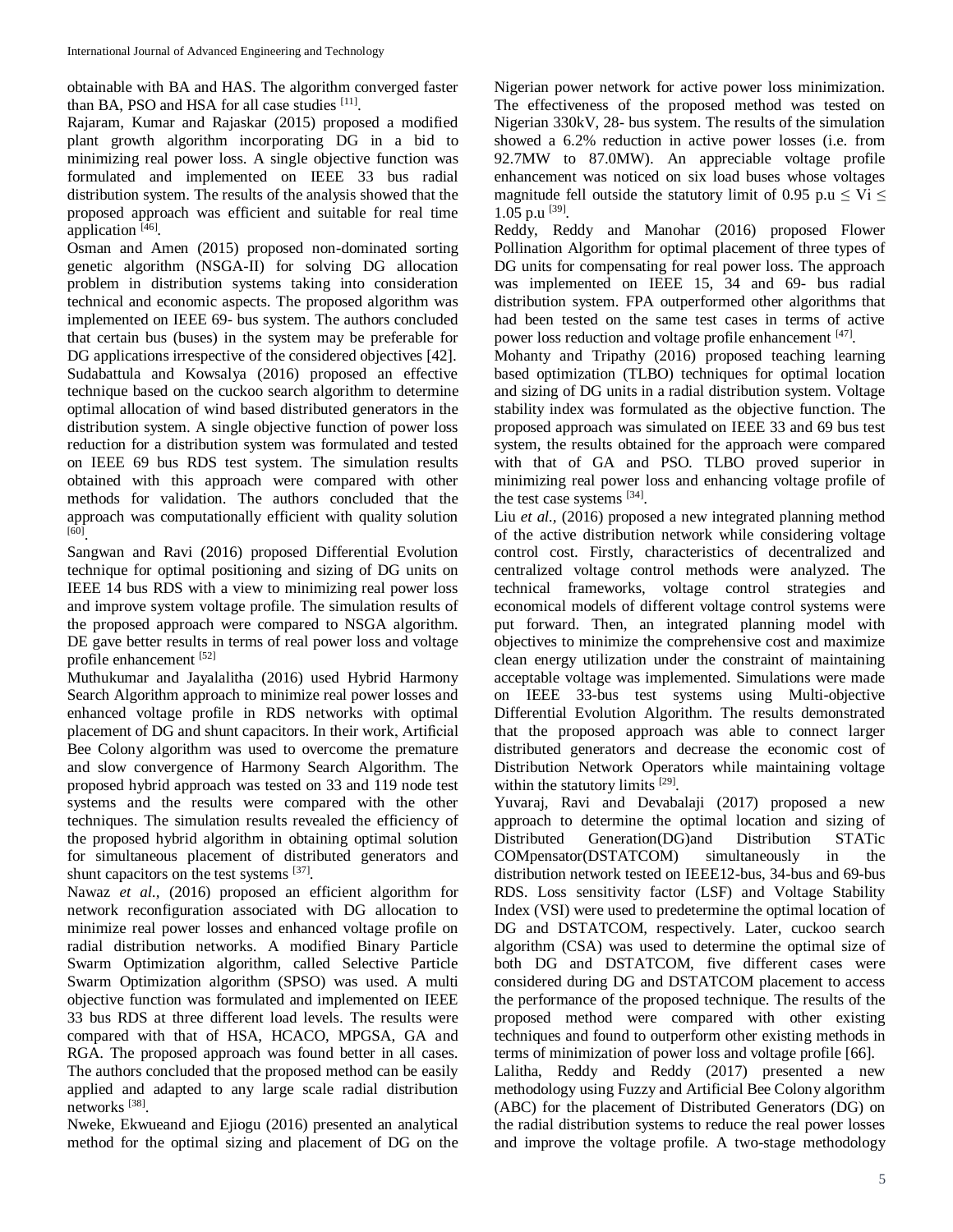was used for the optimal DG placement. The authors used Fuzzy to find the optimal DG locations at initial stage and in the second stage, ABC algorithm was used to find the size of the DGs corresponding to maximum loss reduction. The proposed method was tested on standard IEEE 15, 33, 34, 69 and 85 Bus RDS respectively. The results of the simulation were compared with PSO and GA. The authors concluded that the proposed approach outperformed PSO and GA in terms of the quality of solution, computational efficiency and lesser computational time [25].

Kumar, Nallagownden and Elamvazuthi (2017) proposed optimal placement of probabilistic based solar power DG on the distribution system. A multi-objective function of power loss reduction and voltage stability index improvement were optimized. The non-sorting pareto-front based multi-objective particle swarm optimization (MOPSO) technique was implemented on standard IEEE 33 radial distribution test system. The authors concluded that the proposed model was best for integration of solar power DG into the radial distribution system compared to other algorithms [24].

Remha, Chettih and Arif (2017) solved the problem of optimal DG unit placement and sizing in radial distributed network using firefly algorithm to minimize the total active power losses. Simulations were performed on IEEE 33 bus radial distribution system. The effectiveness and robustness firefly algorithm were validated with particle swarm optimization algorithm (PSO) implemented on IEEE 33 bus radial system. The obtained results clearly revealed the effectiveness of the proposed algorithm in total active power losses minimization compared to PSO algorithm [48].

Jegadeesan and Venkatasubbu (2017) proposed a new hybrid method to solve cost reduction by finding optimal location and size of multiple DGs and capacitors simultaneously on IEEE 33 and 69 bus radial distribution systems. The combined GA and ABC algorithms were used to find optimal location and size of multi-DGs and capacitors. The simulation results of combined GA-ABC algorithm was compared with results of separate GA and ABC. The hybrid technique showed the efficiency of the proposed method in terms of loss reduction and economic savings [20].

Sultana *et al.,* (2017) presented a Grey Wolf Optimizer (GWO) approach for optimal placement and sizing of multiple DG with a view to reducing active and reactive energy losses in the distribution system. Power system constraints, such as voltage magnitude limits and current boundaries were as well considered. The GWO technique, Particle Swarm Optimization (PSO) and Gravitational Search Algorithm (GSA) were tested on IEEE 15 and 33 bus RDS. The numerical results obtained using these methods were compared, with the best performance recorded via the proposed GWO method in terms of not only active and reactive energy loss but also voltage profile and convergence characteristics<sup>[61]</sup>.

Amini and Kazemzadeh (2017) proposed determination of the appropriate sizing and placement of DGs on unbalanced distribution network. The appropriate sizes of DGs were obtained using probabilistic methods while the convenient location was selected using weighted multi-objective IPSO algorithm. Simulations were done on IEEE 37 bus unbalanced distribution network implemented with MATLAB software.

The results obtained indicated that network power losses and voltage unbalance factor were reduced. Voltage profile of each phase was improved and significant profit was obtained for distribution companies [7].

Samajpati and Ganguly (2017) presented an intelligent approach for loss minimization and reactive power management of radial distribution systems by optimal placement of DGs and on-line load tap changers (OLTC) connected to low voltage (LV) bus using genetic algorithm (GA). The approach was tested on IEEE 69-node RTS. Optimization result showed that the proposed approach reduced power losses and at the same time kept the voltages within required limit. The authors concluded that the proposed technique was suitable for integration into energy management scheme under smart grid concept [51].

Singh et al., (2017) proposed a new technique to determine optimal location and size of DGs for power loss reduction and improvement in voltage profile. Distribution System Voltage Stability Index (DSVSI) based approach was carried out to identify critical buses and allocation of different types of DGs supplying real and reactive power. The proposed method was tested on 33-bus radial distribution system with a single DG to multiple DG units. The authors concluded that placement of multiple DGs of small capacity were found more beneficial than single DG of huge capacity [57].

Lawal, Mohammed and Abarshi (2017) presented Particle Swarm Optimization algorithm for optimal planning of Distributed Generator (DG) connected to the distribution networks. PSO was implemented in MATLAB and tested on the IEEE 34-bus and validated with the IEEE 33-nodes feeder. The authors concluded that GA sited at bus number 31 has the best location with a maximum DG size of 2534kW. The power loss was reduced to 117.72kW as against the initial value of 221.27kW with a reduction also in voltage deviation to 1.3816V from 1.4651V at an objective function of 0.7376. This was compared with other algorithms and the results proved to be superior [27].

Guan *et el*., (2017) proposed quantum particle swarm algorithm (QPSO) based wind turbine generation unit (WTGU) and photovoltaic (PV) array placement and sizing approach for real power loss reduction and voltage stability improvement of distribution system. Performance modeling of wind and solar generation system were described and classified into PQ\PQ  $(V)\$ PI type models in power flow. The proposed method was tested on IEEE 33-bus radial distribution systems to demonstrate its performance and effectiveness in view of the stated objectives. The simulation results showed that proposed method was very helpful for optimizing placement and sizing of wind/solar based DG sources in distribution system [15].

Lavudya (2017) presented Selective Particle Swarm Optimization algorithm (SPSO) to resolve network reconfiguration challenge. Allocation of DG units was achieved through sensitivity evaluation. The effectiveness of the proposed algorithm was tested on IEEE 33 bus radial distribution systems using three different load phases, particularly light, nominal and heavy loads. An improvement of 54.92% on network power losses was reported with this approach [26].

Arya, Kumar and Yadav (2017) applied VSI method on IEEE-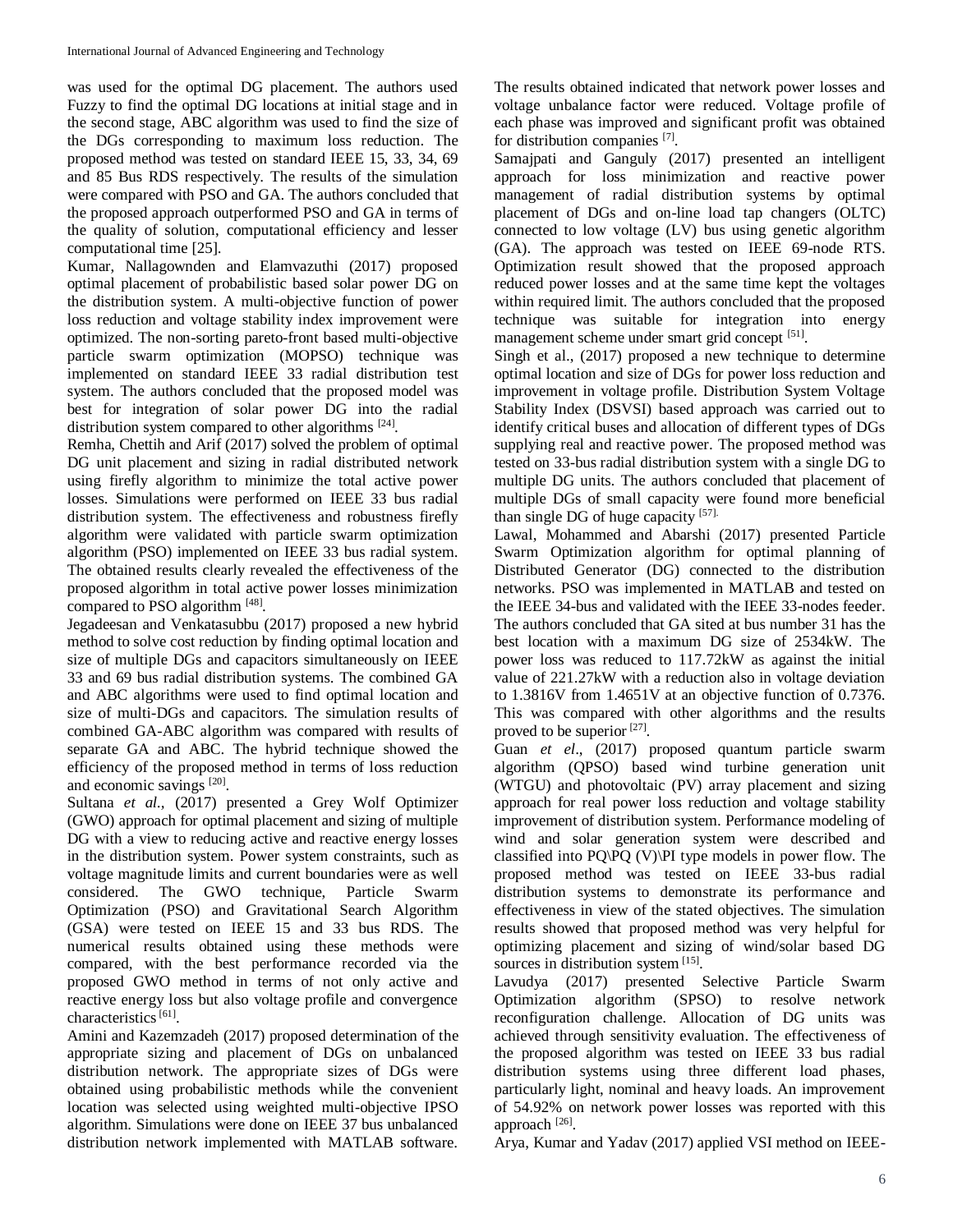33 and IEEE-69 buses and obtained the location of DGs. Four optimal locations were identified for optimal sizing of DGs by a particle swarm optimization algorithm to minimize the total real power loss without violating the constraints. The approach was tested on 33 and 69 bus systems. By installing DG at optimal locations, the total power loss of the system reduced and the voltage profile of the system improved [10].

# **4. Discussions**

Samples of open accessible literatures were reviewed from 2010 till date. The summary of the reviewed works is as shown in Figure 1. Evolution Algorithms were frequently used for DG placement and sitting. This frequent usage could be due to the fact that Artificial Intelligence methods are the current trends in solving both the simple and complex optimization problems. Artificial Intelligence methods are known to have good convergence characteristics and efficient performance.



**Fig 1:** Solution Approaches for DG Optimal Placement and Sitting

Various types of evolution algorithms reviewed are presented in the Figure 2 below with a view to finding the frequently used algorithm(s) in solving DG optimal placement and sitting problems in a typical distribution system of a power network. It evident that PSO and its variant enjoyed frequent usage in light of the papers reviewed. This perfectly agrees with the works of Shrivastava *et al*., (2012) and Shareef and Kumar  $(2014)$  [1, 5].



**Fig 2:** Shows different types of Evolution Algorithms

#### **5. Conclusion**

This work has presented an extensive review of Distributed Generation (DG) Integration on utilities distribution system of a power network. There are different solution approaches for finding optimal placement, sizing and sitting of various types of DG and their imposed constraints. It was observed that IEEE radial distribution systems were extensively exploited to validate the effectiveness and feasibility of many of the algorithms.

However, real life distribution systems were not sufficiently used to validate most of these algorithms. Going by the number of papers reviewed, lesser work has been done on Nigerian RDS in respect of DG integration. +This is largely due to scanty availability data compared to transmission systems. In respect of the volume of work reviewed, work done on Nigerian RDS was about 13.20% which was comparatively low.

Most commonly used techniques for optimal placement of DG solution are genetic algorithm and its variant, other newly developed population based optimization algorithms such Firefly Algorithm, Cuckoo search Algorithms, Fruit fly Algorithm and others are scantly exploited. The use of hybridized algorithms offer promising solutions as it involves trade off disadvantage of one and cooperatively harnessing the advantages of each other in searching for global solution in less iterations and shorter computational time.

#### **6. References**

- 1. Abbagana M, Bakare GA, Mustapha I. Optimal Placement And Sizing of a Distributed Generator in a Power Distribution System Using Differential Evolution, Proceedings of the 1st International Technology, Education and Environment Conference (c) African Society for Scientific Research (ASSR). 2013, 536-549.
- 2. Abbagana M, Bakare GA, Mustapha I. Optimal Placement and Sizing of a Distributed Generator in a Power Distribution System Using Differential Evolution, Proceedings of the 1<sup>st</sup> International Technology, Education and Environment Conference. 2015, 536- 548.
- 3. Abd-rabou AM, Soliman AM, Mokhtar AS. Impact of DG different types on the grid performance. Journal of Electrical Systems and Information Technology. 2015; 2:149-160.
- 4. Ackermann T, Andersson G, Soder L. Distributed generation: a definition, Electric power systems research. 2001; 57:195-204.
- 5. Akorede MF, Pouresmaeil E, Hizam H, Aris I, Ab-Kadir MZ. Optimal Placement of Non-Site Specific DG for Voltage Profile Improvement and Energy Savings in Radial Distribution Networks", Power Engineering and Electrical Engineering. 2014; 12(5):392-406.
- 6. Akorede MF, Hizam H, Aris I, Ab Kadir MZA. Effective method for optimal allocation of distributed generation units in meshed electric power systems, IET Gener. Transm. Distrib. 2010; 5(2):276-287.
- 7. Amini F, Kazemzadeh R. Distributed Generations Optimal Placement and Sizing in Unbalanced Distribution Systems with Respect to Uncertainties", International Journal of Renewable Energy Research. 2017; 7(2):1-11.
- 8. Ariyo FK, Omoigui MO. Investigation of Nigerian 330 kV electrical network with distributed generation penetration – part I: basic analyses", International Journal of Energy and Power Engineering. 2012; 1(1):20-30.
- 9. Ariyo FK, Fatunmbi RO, Lasabi OA, Omoigui MO.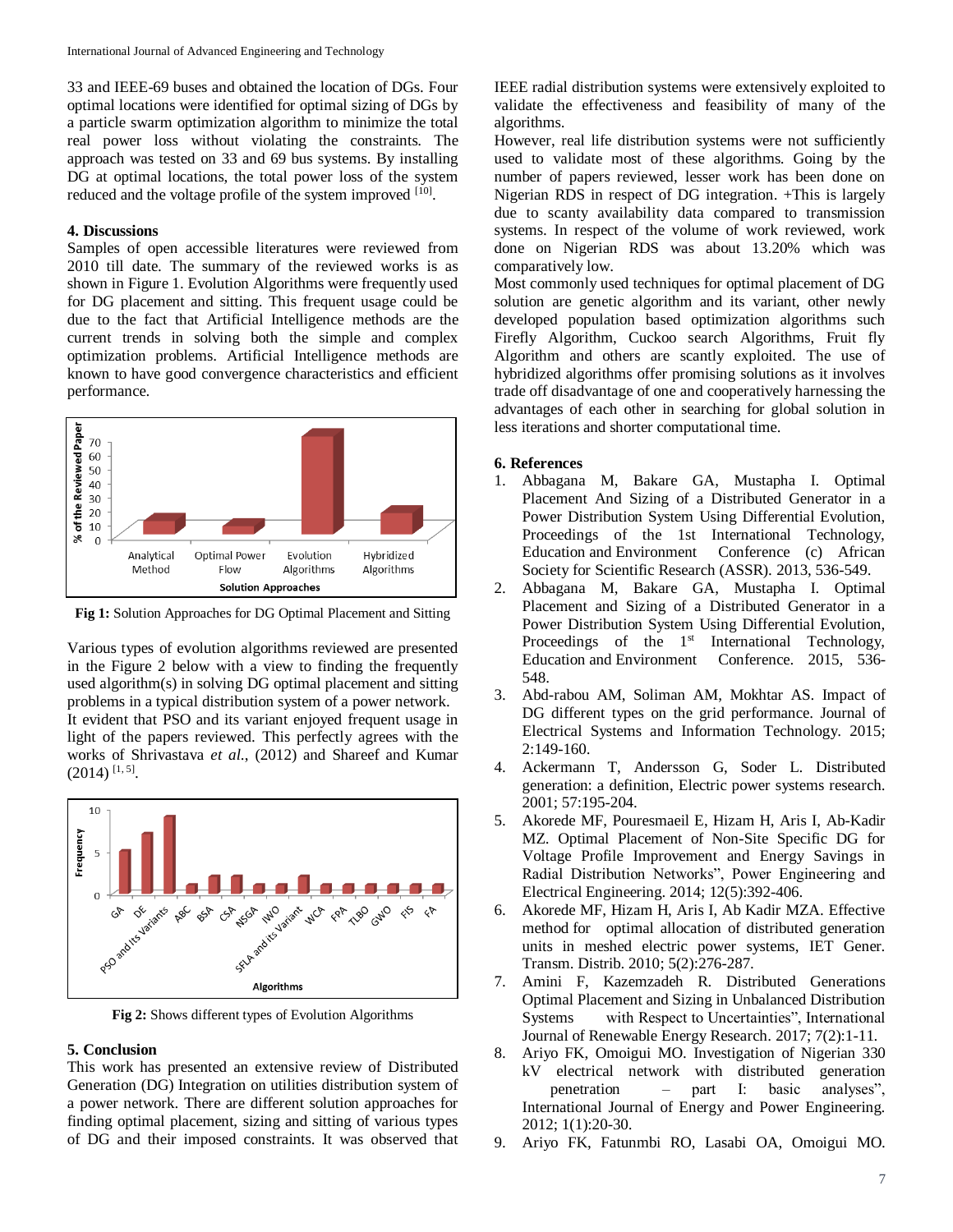Optimization of Distributed Generation on the Nigerian Electrical Grid", IEEE conference paper. 2012, 885-893

- 10. Arya AK, Kumar A, Yadav A. Optimal Placement and Sizing of Distributed Generators by Using Voltage Indexing & Heuristic Method", International Journal on Recent and Innovation Trends in Computing and Communication. 2017; 5(6):945-949.
- 11. Becerra JEC, Riaño HEH, Pisco RR. Location and Size of Distributed Generation Using a Modified Water Cycle Algorithm", International Journal of Engineering and Technology. 2015; 7(3):1027-1040.
- 12. Chidanandappa R, Ananthapadmanabha T, Ranjith HC. "Genetic Algorithm based Network Reconfiguration in Distribution Systems with Multiple DGs for Time Varying Loads", SMART GRID Technologies, Procedia Technology. 2015; 21:460-467.
- 13. Evangelopoulos VA, Georgilakis PS. Optimal distributed generation placement under uncertainties based on point estimate method embedded genetic algorithm", IET Generation, Transmission & Distribution. 2014; 8:389- 400.
- 14. Galina A, Massimo N, Alan S, Michael P. Distributed Generation and Its Impact on Power Grids and Microgrids Protection, White paper, 2012.
- 15. Gopiya NS, Khatod DK, Sharma MP. Planning and Operation of Distributed Generation in Distribution Networks, International Journal of Emerging Technology and Advanced Engineering. 2012; 2(9):381-388.
- 16. Hejazi HA, Hejazi MA, Gharehpetian GB, Abedi M. Distributed Generation Site and Size Allocation through a Techno Economical Multi-objective Differential Evolution Algorithm", 2010 IEEE International Conference on Power and Energy (PECon2010). 2010, 874-879
- 17. Hidayatullah NA, Kalam A. Impacts of Distributed Generation on Smart Grid, a thesis submitted to School of Electrical Engineering, Faculty of Health, Engineering and Science Victoria University, 2011.
- 18. Hlaing CS, Swe PL. Sizing and Sitting of Distributed Generation in Distribution System for Loss Minimization and Voltage Stability. International Journal of Scientific Engineering and Technology. 2015; 03(45): 9148-9153.
- 19. Ishak R, Mohamed A, Abdalla AN, Wanik MC. Optimal DG Placement and Sizing for Voltage Stability Improvement Using Backtracking Search Algorithm", Int'l Conference on Artificial Intelligence, Energy and Manufacturing Engineering (ICAEME'2014), Kuala Lumpur (Malaysia). 2014, 29-34.
- 20. Jegadeesan M, Venkatasubbu S. Minimization of Cost by Simultaneous Placement of Multi-DGs and Capacitors in Distribution System Using Hybrid Optimization", International Journal of Advances in Computer and Electronics Engineering. 2017; 02(06):8-14.
- 21. Kalambe S, Agnihotri G, Bohre AK. An Analytical Approach for Multiple DG Allocation in Distribution System, Electrical and Electronics Engineering: An International Journal (ELELIJ). 2013; 2(3):39-48.
- 22. Khamis A, Shareef H, Mohamed A, Dong ZY. A load shedding scheme for DG integrated islanded power system utilizing backtracking search algorithm", Ain

Shams Engineering Journal. 2015, 1-12.

- 23. Khosravi M, Legha MM, Mirzaei G. Loss Reduction with Optimization of DG Placement Using Genetic Algorithm and Comparison with PSO Method - A Case Study in IRAN", International Journal of Scientific & Engineering Research. 2014; 5(6):76-80.
- 24. Kumar M, Nallagownden P, Elamvazuthi I. Multiobjective PSO based optimal placement of solar power DG in radial distribution system", Journal of Electrical System. 2017; 13(2):322-331
- 25. Lalitha MP, Reddy VCV, Reddy NS. Application of Fuzzy and ABC Algorithm for DG Placement for Minimum Loss in Radial Distribution System", Iranian Journal of Electrical & Electronic Engineering. 2017; 6(4):248-256
- 26. Lavudya N. Analysis of Feeder Reconfiguration and DG Placement in Distribution Network", International Electrical Engineering Journal. 2017; 7(6):2292-2297
- 27. Lawal SM, Mohammed M, Abarshi RA. Optimal Planning of Distributed Generators in an Unbalanced Distribution Networks using Particle Swam Optimization Method". International Journal of Advanced Studies in Engineering and Scientific Inventions. 2017; 4(1):1-10
- 28. Linh NT, Dong DX. Optimal Location and Size of Distributed Generation in Distribution System by Artificial Bees Colony Algorithm", International Journal of Information and Electronics Engineering. 2013; 3(1):63-67.
- 29. Liu W, Xu H. Niu, S and Xie, J (2016): "Optimal Distributed Generator Allocation Method Considering Voltage Control Cost", Journal sustainability, Vol. 8, Pp. 1-20
- 30. Mahesh, K., Nallagownden, P and Elamvazuthi, I (2012): "Optimal Configuration of DG in Distribution System: An Overview", published by EDP Sciences, MATEC Web of Conferences 38, Pp.1-5
- 31. Mahesh, K., Nallagownden, P and Elamvazuthi, I (2016): "Optimal Configuration of DG in Distribution System: An Overview", MATEC Web of Conferences 38, published by EDP Sciences, Vol.01007, Pp.1-5
- 32. Mahmoudabadi, N. D., Moghadam, B.F and kazemipoor, H (2015): "Optimal Allocation and Sizing of Distributed Generation in Distribution Network Using Modified Shuffled Leaping Algorithm", SAUSSUREA ISSN: 0373-2525, Vol. 5, Issue 6, Pp. 75-86
- 33. Manafi, H., Ghadimi, N., Ojaroudi, M and Farhadi, P(2013): "Optimal Placement of Distributed Generations in Radial Distribution Systems Using Various PSO and DE Algorithms", ELEKTRONIKAIR ELEKTROTECHNIKA, ISSN 1392-1215, VOL. 19, NO. 10, Pp. 53-57
- 34. Mohanty B, Tripathy S. A teaching learning based optimization technique for optimal location and size of DG in distribution network", Journal of Electrical Systems and Information Technology. 2016; 3:33-44.
- 35. Mohd, ZMR. Optimal Allocation and Sizing of Distributed Generation Using Particle Swarm Optimization in Distribution System" a thesis submitted in fulfillment of the requirement for the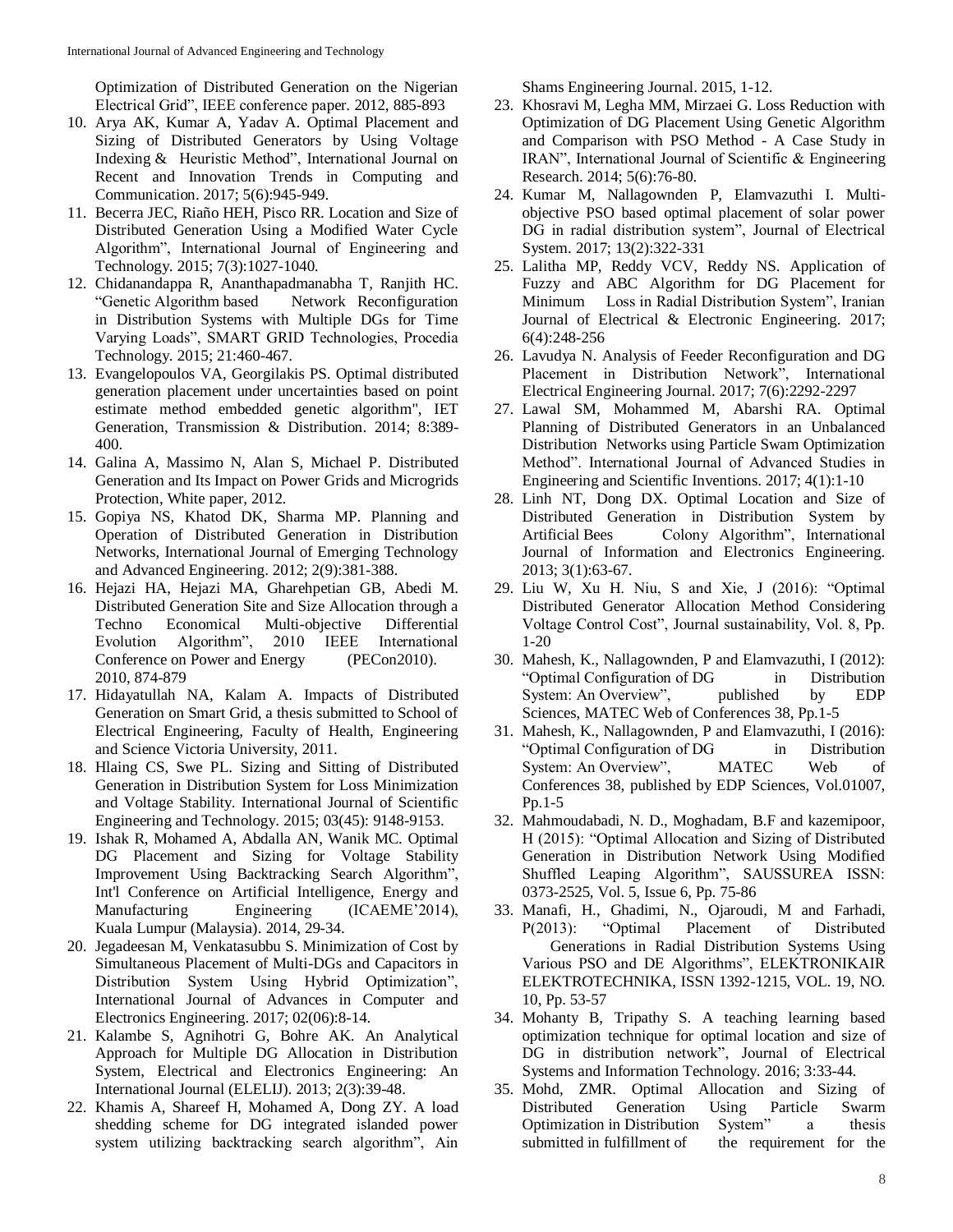award of the Degree of Master of Electrical Power, Faculty of Electric andElectronic Engineering Universiti Tun Hussein On Malaysia, 2013.

- 36. Musau MP. Power Loss Reduction in the Distribution System with a Wind Based Distributed Generation", A Thesis submitted in partial fulfillment for the degree of Master of Science in the Department of Electrical and Information Engineering of the University of Nairobi, 2014.
- 37. Muthukumar K, Jayalalitha S. Optimal placement and sizing of distributed generators and shunt capacitors for power loss minimization in radial distribution networks using hybrid heuristic search optimization technique", Electrical Power and Energy Systems. 2016; 78:299-319
- 38. Nawaz S, Imran M, Sharma AK, Jain A. Optimal Feeder Reconfiguration and DG Placement in Distribution Network", International Journal of Applied Engineering Research ISSN 0973 -4562. 2016; 11(7):4878-4885
- 39. Nweke JN, Ekwue AO, Ejiogu EC. Optimal Location of Distributed Generation on the Nigerian Power System", Nigerian Journal of Technology (NIJOTECH). 2016; 35(2):398-403
- 40. Olabode OE, Arowolo MP, Olugbemi AO. Optimal Allocation and Sizing of Reactive Power Source for Voltage Profile Improvement on Nigerian 330kV, 24-Bus Grid System", IOSR Journal of Electrical and Electronics Engineering (IOSR-JEEE) e-ISSN: 2278-1676,p-ISSN: 2320-3331, 2016; 11(5):40-48
- 41. Oshevire P, Oladimeji T, Onohaebi S: "Smart Grid Technology and Its Possible Applications to the Nigeria 330 kV Power System", Smart Grid and Renewable Energy. 2013; 4:391-397
- 42. Osman ZH, Amen M.R: "Multi Objective Optimization for Distributed Generation Allocation in Distribution Systems" International Journal of Advanced Research in Electrical, Electronics and Instrumentation Engineering. 2015; 4(9):7806-7817
- 43. Oyedepo S.O, Agbetuji A.F and Odunfa M.K (2014): "Transmission Network Enhancement with Renewable Energies", Fundamental of Renewable Energy and Application, Vol. 5, Issue 1, Pp.1-11
- 44. Prabha, D. R and Jayabarathi, T (2015):"Optimal placement and sizing of multiple distributed generating units in distribution networks by invasive weed optimization algorithm", Ain Shams Engineering Journal Vol. 7, Pp. 683–694
- 45. Pradeepa H., Ananthapadmanabha, T., Sandhya, RDN and Bandhavya, C (2015): "Optimal Allocation of Combined DG and Capacitor Units for Voltage Stability Enhancement", SMART GRID Technologies, Procedia Technology, Vol. 21, Pp. 216 – 223
- 46. Rajaram, R., Kumar, K. S and Rajasekar, N (2015): "Power system reconfiguration in a radial distribution network for reducing losses and to improve voltage profile using modified plant growth simulation algorithm with Distributed Generation (DG)", Energy Reports, Vol. 1, Pp.116–122
- 47. Reddy, P.D.P., Reddy, V.C.V and Manohar, T. G (2016): "Application of flower pollination algorithm for optimal

placement and sizing of distributed generation in Distribution systems", Journal of Electrical Systems and Information Technology 3, Pp. 14– 22

- 48. Remha, S., Chettih, S and Arif, S (2017): "Optimal DG location and sizing for minimum active power loss in radial distribution system using firefly algorithm", International Journal of Energetica (IJECA), ISSN: 2543- 371, Vol. 2, Issue 1, Pp. 6-10
- 49. Roy, N. and Pota, H (2014): "Current Status and Issues of Concern for the Integration of Distributed Generation Into Electricity Networks
- 50. Roy, N. K., Pota, H. R and Anwar A (2012): "A New Approach for Wind and Solar Type DG Placement in Power Distribution Networks to Enhance Systems Stability", IEEE International Power Engineering and Optimization Conference (PEOCO2012), Melaka, Malaysia, Pp.296-301
- 51. Samajpati, D and Ganguly, S (2017): "Optimal DG Placement for Reactive Power Compensation of Radial Distribution Systems Using Genetic Algorithm", International Journal of electrical Power & energy system, Vol. 24, Issue 7, Pp. 578-588
- 52. Sangwan, H and Ravi (2016): "Optimal Positioning and Sizing of DG Units Using Differential Evolution Algorithm", International Electrical Engineering Journal (IEEJ), Vol. 7, No.6, Pp. 2292-2297
- 53. Sedighizadeh, M., Fallahnejad, M., Alemi, M. R., Omidvaran M and Arzaghi-haris D(2010): "Optimal Placement of Distributed Generation Using Combination of PSO and Clonal Algorithm", IEEE International Conference on Power and Energy, Malaysia.
- 54. Shareef, M.S.D and Kuma T.V (2014): "A Review on Models and Methods for Optimal Placement of Distributed Generation in Power Distribution System", International Journal of education and applied research, Vol. 4, Issue sp l-1, Pp.161-169
- 55. Shilpa, K.,Ganga A and Aashish, K.B (2013): "An Analytical Approach for Multiple DG Allocation in Distribution System", Electrical and Electronics Engineering: An International Journal (ELELIJ) Vol. 2, No 3, Pp. 39-48
- 56. Shrivastava V.K., Rahi O.P, Gupta V.K and Kuntal J.S (2012): "Optimal Placement Methods of Distributed Generation: A Review", Proceeding of the International Conference on Advances in Computer, Electronics and Electrical Engineering, Pp.466-475
- 57. Singh, J., Ratra, S., Tiwari, R and Niazi, K. R (2017): "An Analytical Approach to Find Optimal Location and Sizing of DGs for Power Loss Reduction and Voltage Stability Improvement", International Journal of Electrical Energy, Vol. 4, No. 4, Pp. 1-5
- 58. Singh, V Bondriya PS. Optimal placement of multi DG in 33 bus system using PSO", International Journal of Innovative Science, Engineering & Technology. 2015; 2(6):231-236.
- 59. Sneha JA, Kumar K, Victor VB, Glenn JA. Optimal Placement of Different Types of Dg Sources in Distribution Networks Using PSO Algorithm and Differential Evolution, IOSR Journal of Electrical and Electronics Engineering (IOSR-JEEE) e-ISSN: 2278-